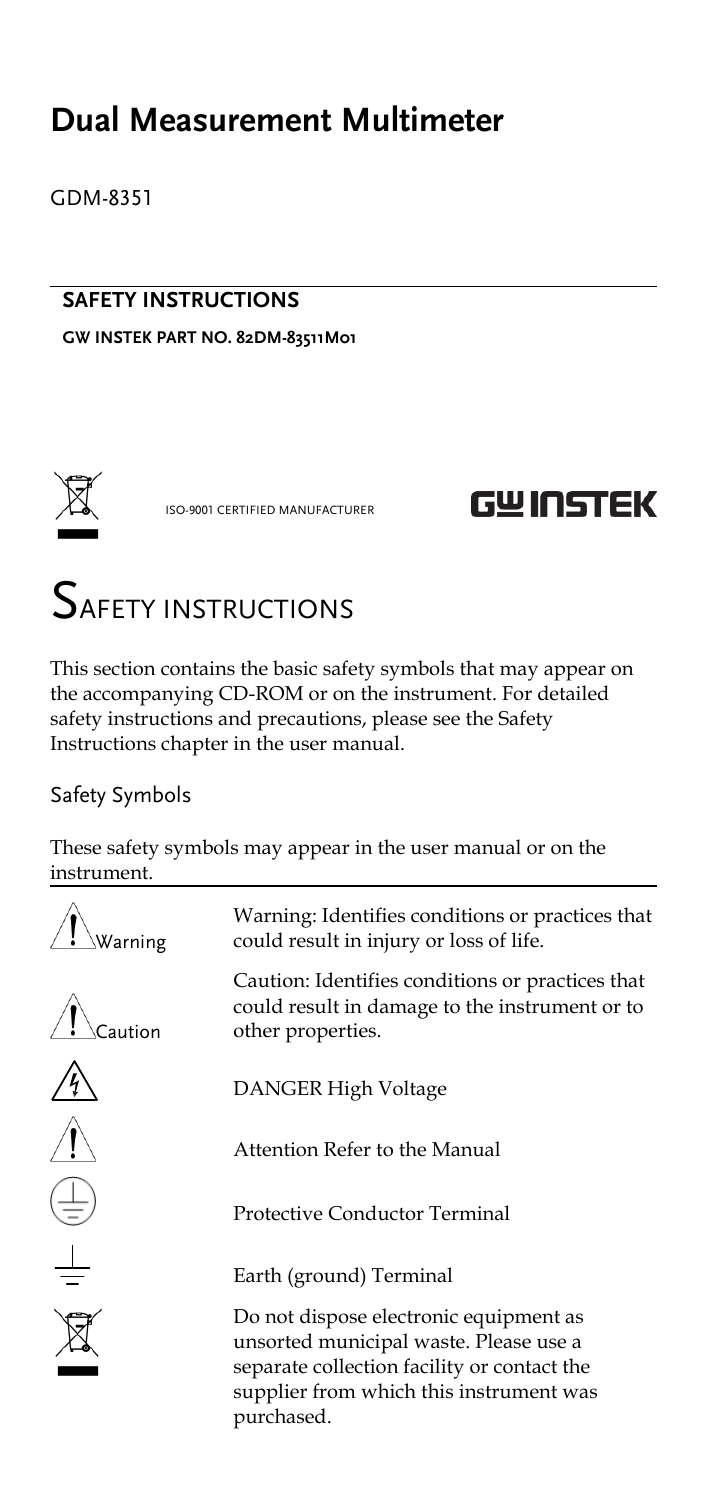### Power Cord for the United Kingdom

When using the instrument in the United Kingdom, make sure the power cord meets the following safety instructions.

NOTE: This lead/appliance must only be wired by competent persons.

WARNING: THIS APPLIANCE MUST BE EARTHED IMPORTANT: The wires in this lead are coloured in accordance with the following code:

Green/ Yellow: Earth Blue: Neutral

Brown: Live (Phase)



As the colours of the wires in main leads may not correspond with the coloured marking identified in your plug/appliance, proceed as follows:

The wire which is coloured Green & Yellow must be connected to the Earth terminal marked with either the letter E, the earth symbol  $(\perp)$  or coloured Green/Green & Yellow.

The wire which is coloured Blue must be connected to the terminal which is marked with the letter N or coloured Blue or Black.

The wire which is coloured Brown must be connected to the terminal marked with the letter L or P or coloured Brown or Red.

If in doubt, consult the instructions provided with the equipment or contact the supplier.

This cable/appliance should be protected by a suitably rated and approved HBC mains fuse: refer to the rating information on the equipment and/or user

instructions for details. As a guide, a cable of 0.75mm<sup>2</sup> should be protected by a 3A or 5A fuse. Larger conductors would normally require 13A types, depending on the connection method used.

Any exposed wiring from a cable, plug or connection that is engaged in a live socket is extremely hazardous. If a cable or plug is deemed hazardous, turn off the mains power and remove the cable, any fuses and fuse assemblies. All hazardous wiring must be immediately destroyed and replaced in accordance to the above standard.

### Safety Guidelines

| General Guideline | ٠ | Make sure that the voltage input level does<br>not exceed DC1000V/AC750V. |
|-------------------|---|---------------------------------------------------------------------------|
|                   | ٠ | Make sure the current input level does not<br>exceed 12A.                 |
|                   |   | Do not place any heavy object on the                                      |
|                   |   | instrument.                                                               |
|                   | ٠ | Avoid severe impact or rough handling                                     |
|                   |   | that can lead to damaging the instrument.                                 |
|                   |   | Do not discharge static electricity to the                                |
|                   |   | instrument.                                                               |
|                   | ٠ | Use only mating connectors, not bare                                      |
|                   |   | wires, for the terminals.                                                 |
|                   |   | Do not block or obstruct the cooling fan                                  |

vent opening. • Do not perform measurement at the source of a low-voltage installation or at building

installations (Note below). • Do not disassemble the instrument unless you are qualified as service personnel.

- Make sure that the COM port to earth is limited to 500Vpk.
- Remove all test leads before disconnecting the mains power cord from the socket.